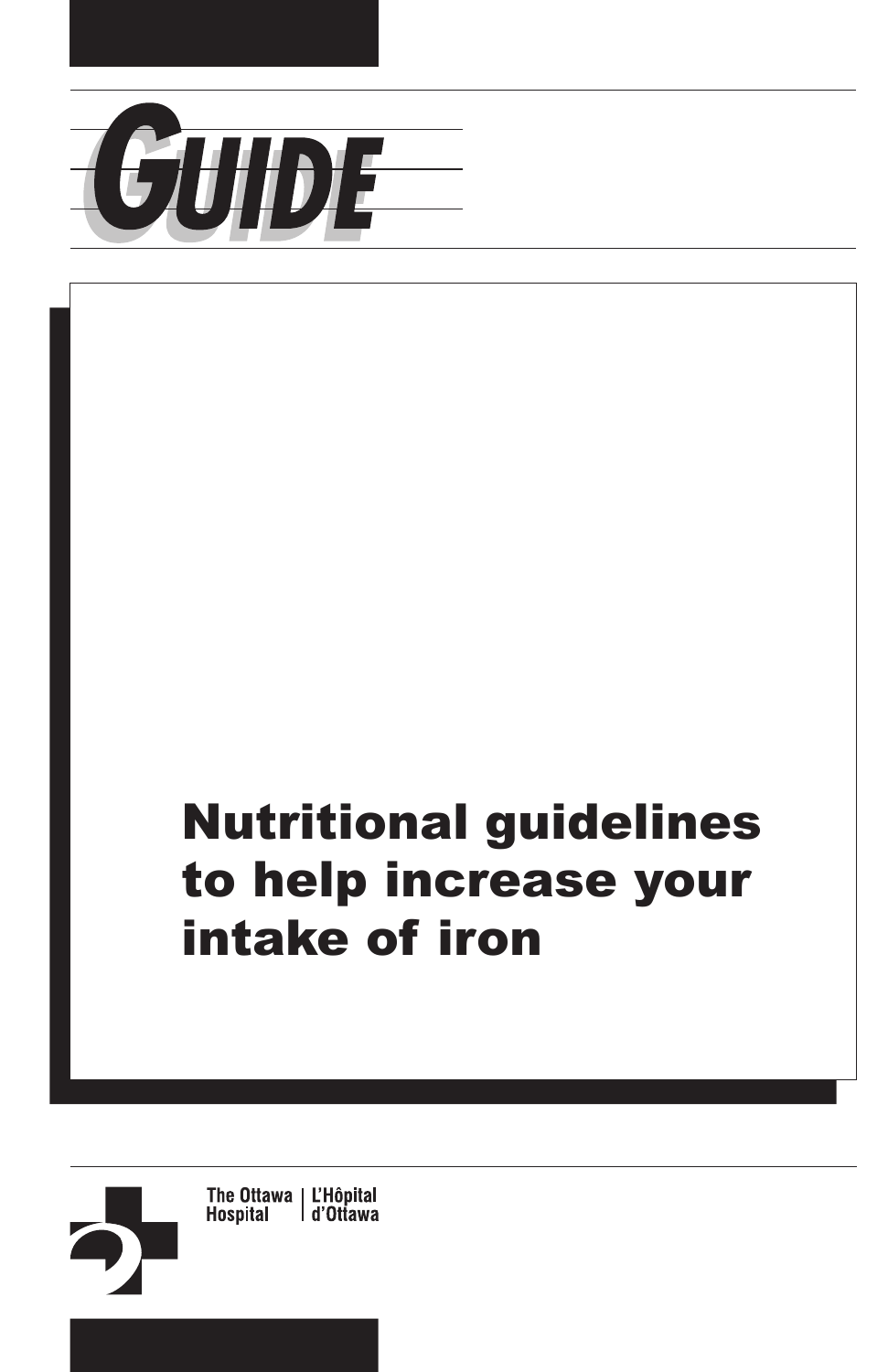| Dietitian: <u>Dietitian</u> |
|-----------------------------|
|                             |

#### *Disclaimer*

*This is general information developed by The Ottawa Hospital. It is not intended to replace the advice of a qualified health-care provider. Please consult your own health-care provider who will be able to determine the appropriateness of the information for your specific situation.* 

**P351 (REV 08/2011)** 

Printed at The Ottawa Hospital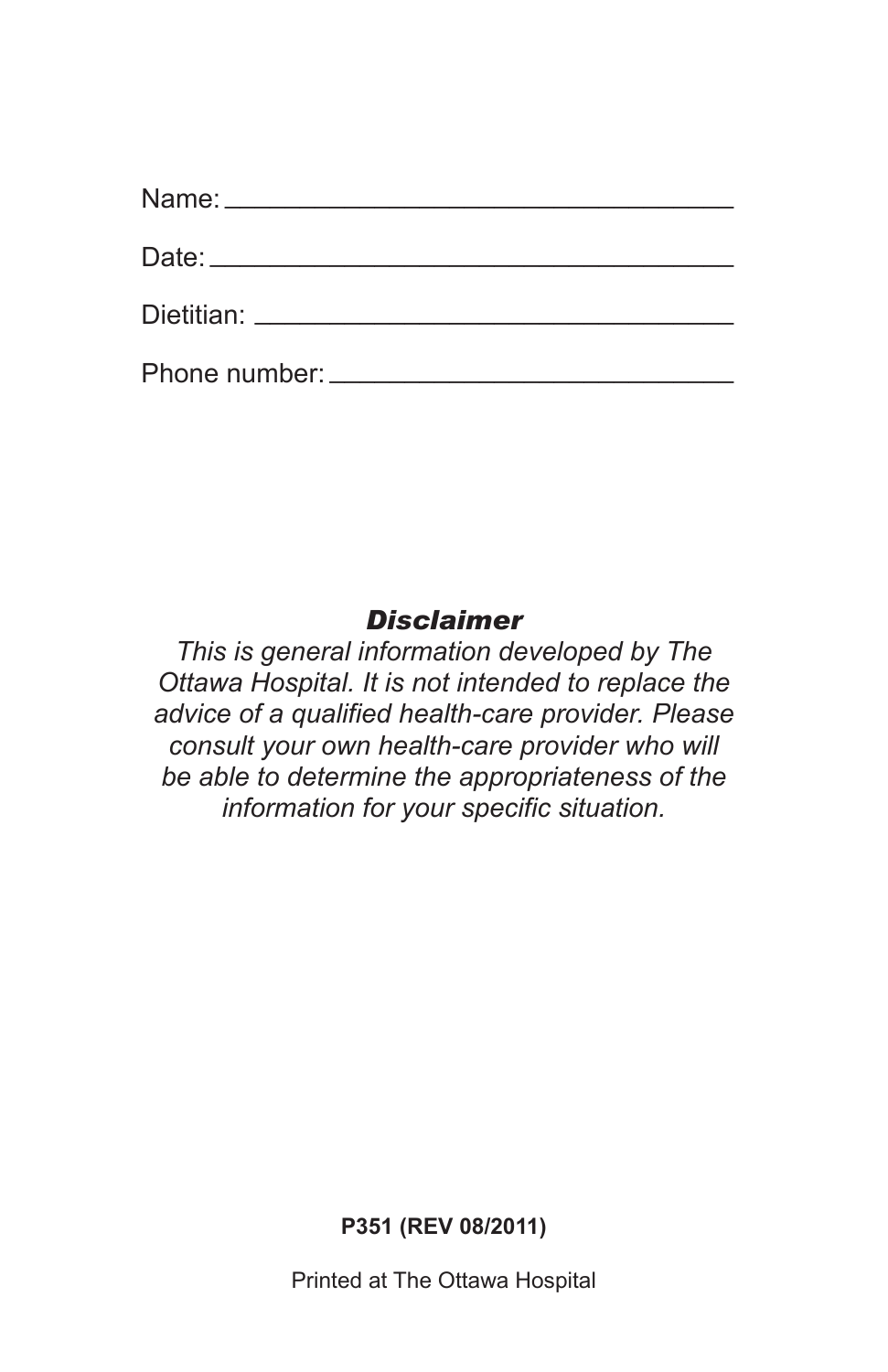## *Table of Contents*

| H. What about iron supplements? 8 |
|-----------------------------------|
|                                   |
|                                   |
|                                   |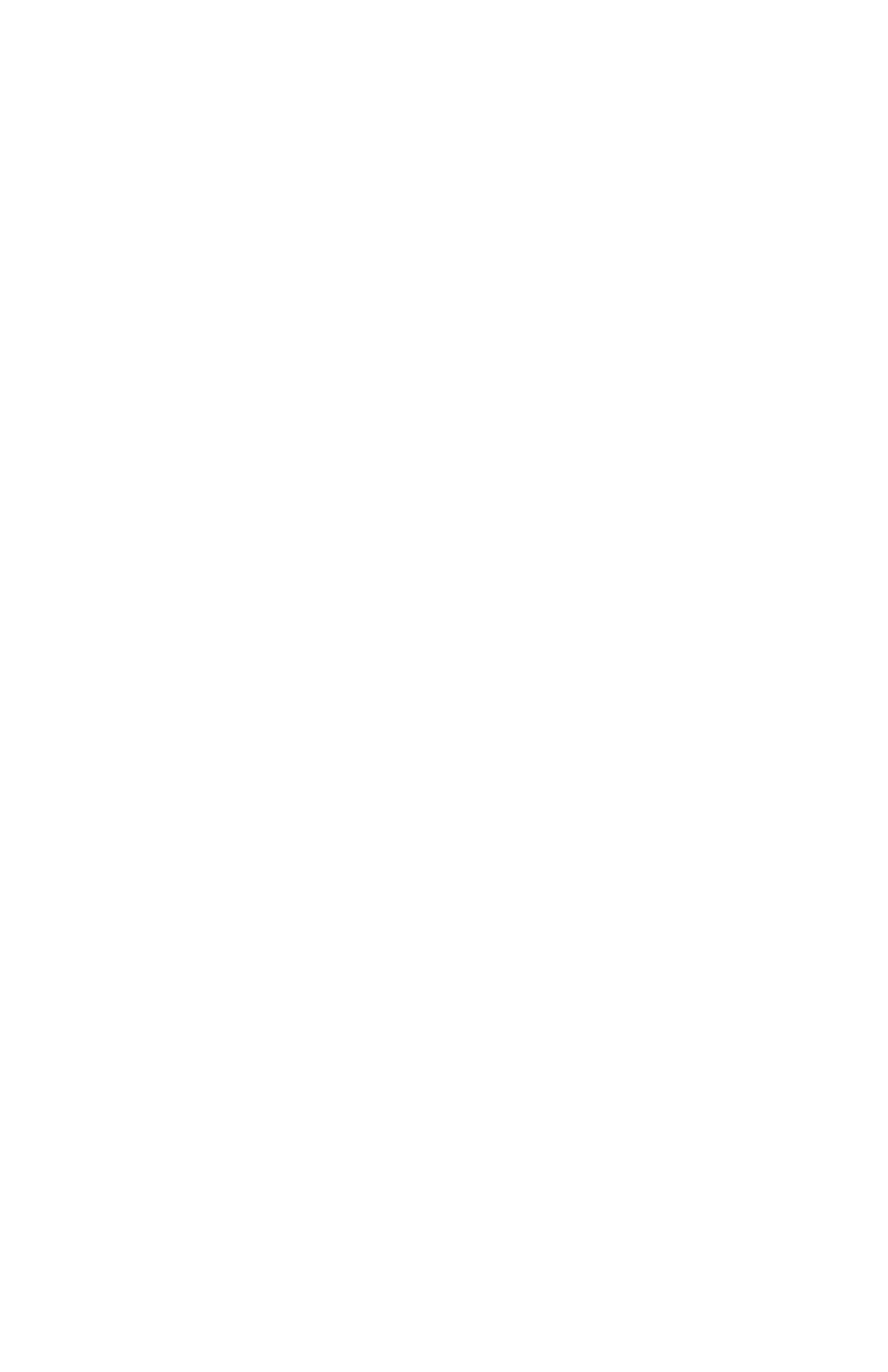# <span id="page-4-0"></span>*A. What is iron?*

Iron is a mineral, found in food, which you need to keep your body healthy. Your body contains less than a teaspoon of iron. Yet maintaining that small amount is a problem for many Canadians.

It is a particular problem for women in their child-bearing years, teenagers and children, but a concern for men, seniors and athletes as well.

# *B. Why your body needs iron?*

Iron forms part of the hemoglobin in your red blood cells which carry oxygen throughout your body. This oxygen is used to release energy from the food that you eat—energy to grow, move, breathe, make the heart beat and keep warm.

People of all ages need iron for vitality. Iron is essential for keeping the body functioning at its best. Children and pregnant women need iron to help build new body tissue. Teenage girls and women need more iron to replace iron lost through menstruation. Athletes need iron to achieve peak performance.

# *C. What are the consequences?*

An iron shortage can result in a "dead-tired" feeling, poor appetite, pale listless appearance, weight loss, shortness of breath, sensitivity to cold, irritability and you may find it hard to pay attention. In children, low iron levels can also result in lower learning ability and depressed growth. This condition is called iron deficiency anemia.

Poor food habits are not the only cause of iron deficiency anemia, but frequently the problem is nutrition-related. Other times certain stresses such as pregnancy, or unusually large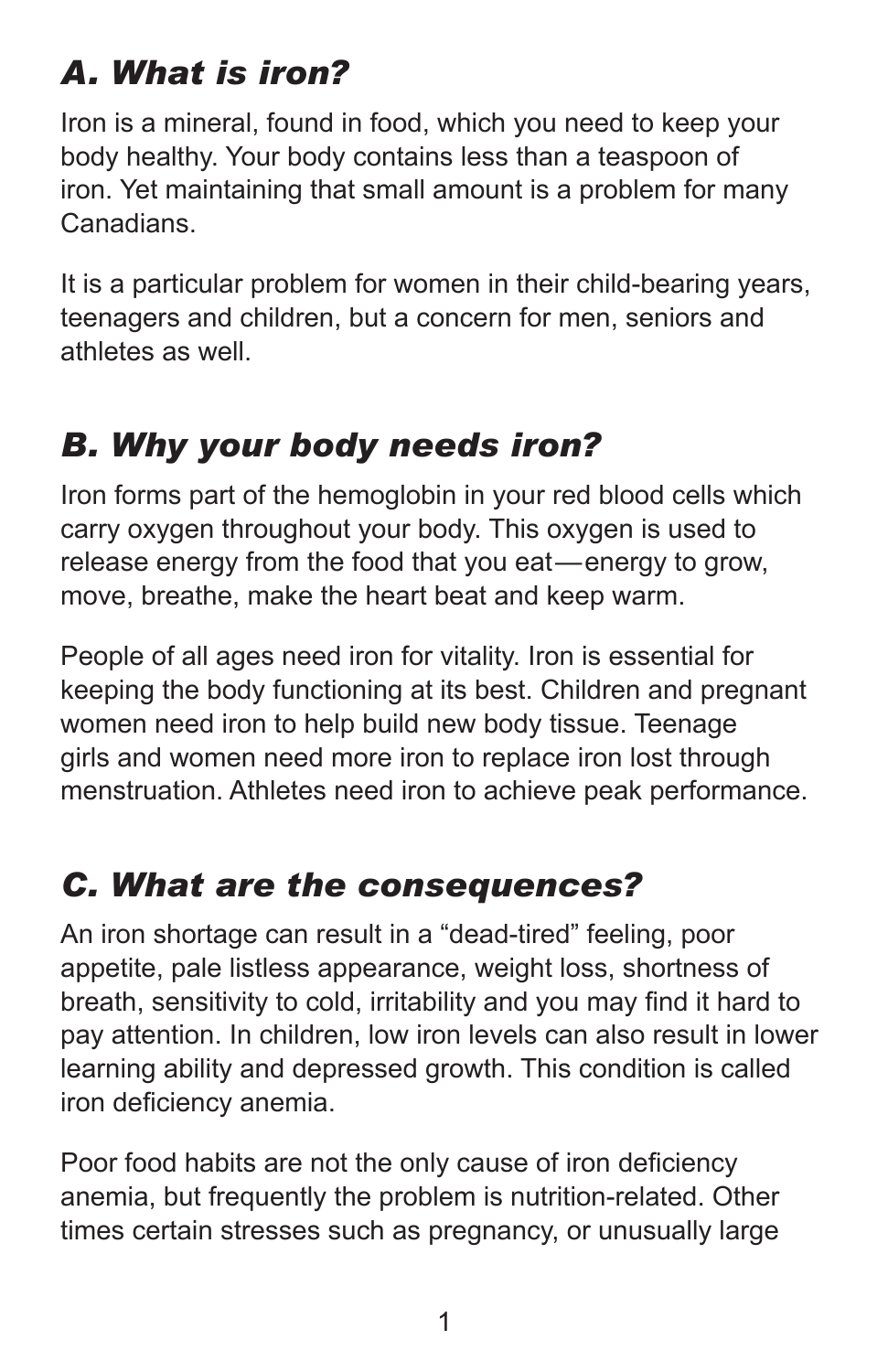<span id="page-5-0"></span>or prolonged blood loss may cause anemia to develop more quickly.

# *D. How much iron do you need?\**

The following is a summary of iron requirements from the Recommended Dietary Allowances (RDAs), which outlines the amount of nutrients needed each day by Canadians.



\* People who eat no meat, fish or poultry may need more iron than indicated above, due to the lower availability of iron from plant foods and eggs.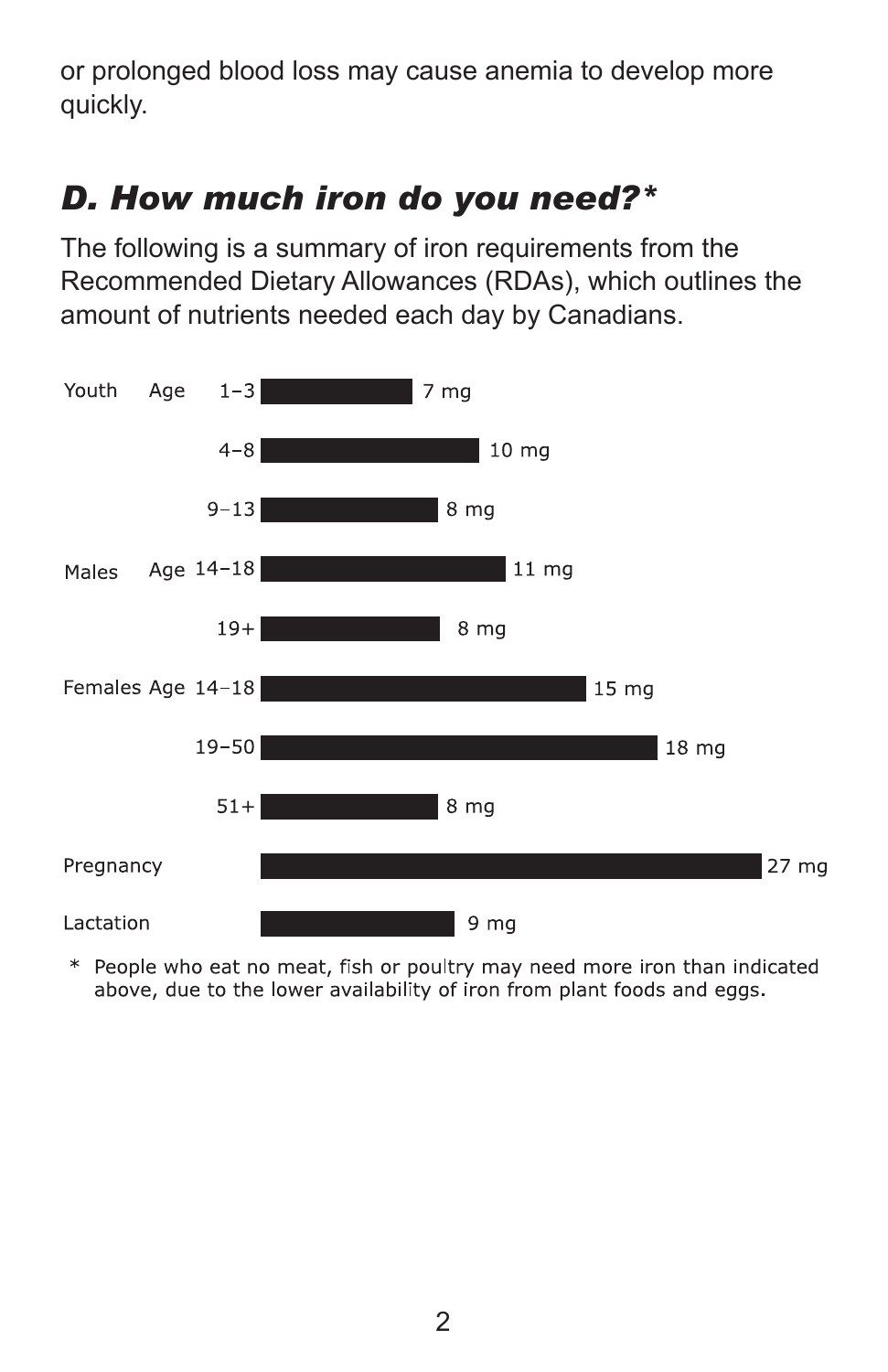# <span id="page-6-0"></span>*E. Choose the best iron sources*

Not many foods are rich in iron. That means you cannot depend on any one food to take care of your iron needs. Instead, you must obtain smaller amounts of iron from several different foods.

There are two types of iron in food. Heme iron from animal sources such as meat, fish and poultry is more readily used by the body (20 to 30%). Non-heme iron (eggs, dairy and cereal products, vegetable sources) is absorbed at 3 to 8% only. Here is a list to choose from.

### *Heme iron (20 to 30% absorption)*

### Excellent sources (4 to 8 mg/serving)

### Very good sources (2 to 4 mg/serving)

| Grilled trout $\dots \dots \dots \dots \dots \dots \dots \dots \dots \dots$ 90 g (3 oz.) |  |
|------------------------------------------------------------------------------------------|--|

### Good sources (1 to 2 mg/serving)

| Turkey – white meat $\dots \dots \dots \dots \dots \dots \dots 90$ g (3 oz.) |  |
|------------------------------------------------------------------------------|--|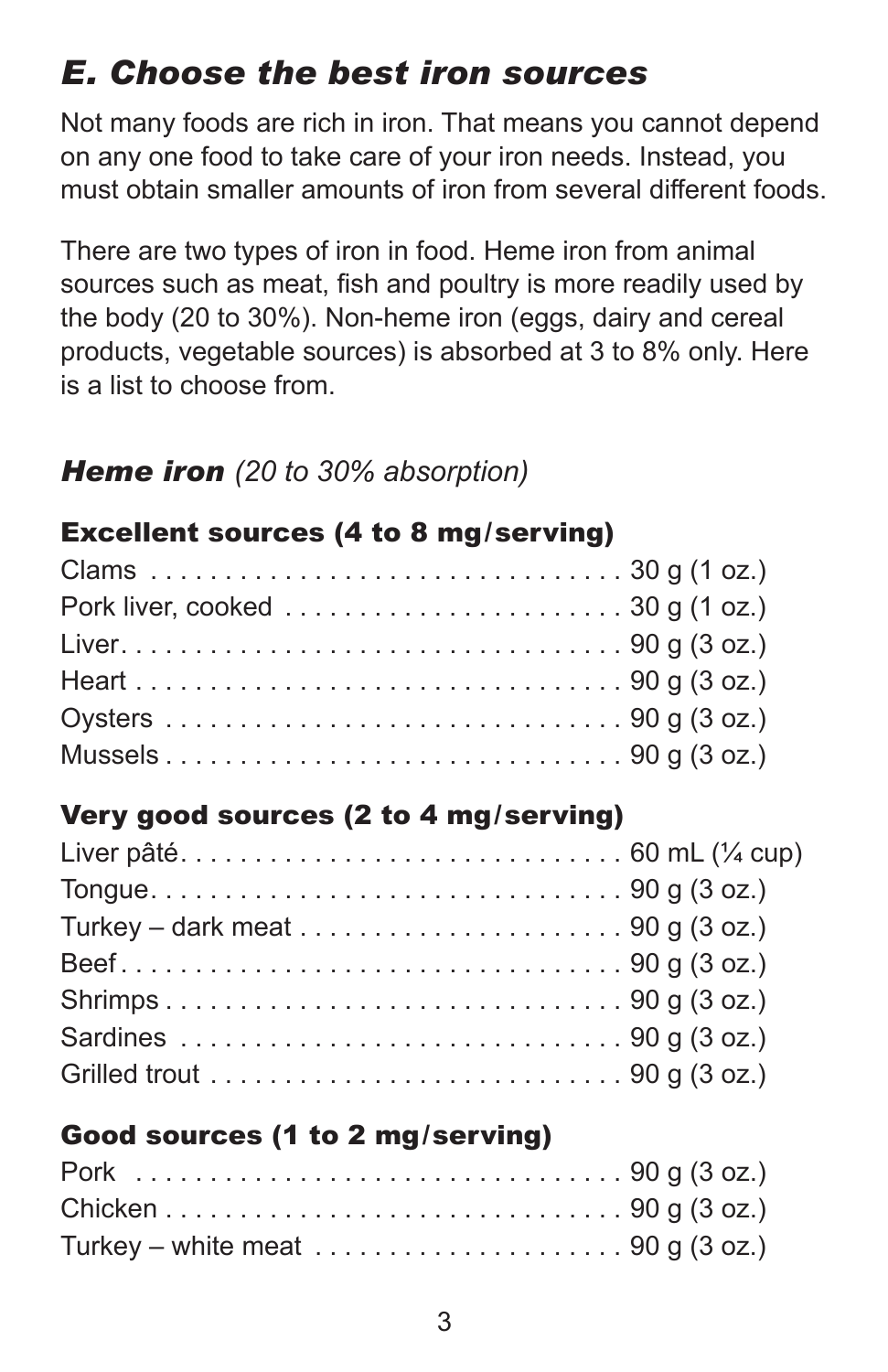### *Non-heme iron (3 to 8% absorption)*

### Excellent sources (4 to 8 mg/serving)

| Breakfast cereals (All Bran, Shreddies). 200 mL (3/4 cup) |  |
|-----------------------------------------------------------|--|
| Legumes (lentils, dried peas and beans). 250 mL (1 cup)   |  |

### Very good sources (2 to 4 mg/serving)

| Wheat germ. $\ldots \ldots \ldots \ldots \ldots \ldots \ldots \ldots$ 75 mL (5 Tbsp)   |  |
|----------------------------------------------------------------------------------------|--|
|                                                                                        |  |
| Other enriched breakfast cereals $\dots \dots \dots \dots$ 200 mL ( $\frac{3}{4}$ cup) |  |
| Enriched egg noodles $\dots \dots \dots \dots \dots \dots \dots$ 250 mL (1 cup)        |  |
|                                                                                        |  |

### Good sources (1 to 2 mg/serving)

| Cumin seeds, thyme $\dots \dots \dots \dots \dots \dots$ 5 mL (1 tsp)          |
|--------------------------------------------------------------------------------|
|                                                                                |
|                                                                                |
| Sauerkraut, green peas,                                                        |
|                                                                                |
|                                                                                |
| Beets, parnsip, broccoli, carrots (cooked) 250 mL (1 cup)                      |
| Chineese cabbage (cooked),                                                     |
| mushrooms, snowpeas $\ldots \ldots \ldots \ldots \ldots \ldots 250$ mL (1 cup) |
| Canned tomatoes, corn niblets 250 mL (1 cup)                                   |
|                                                                                |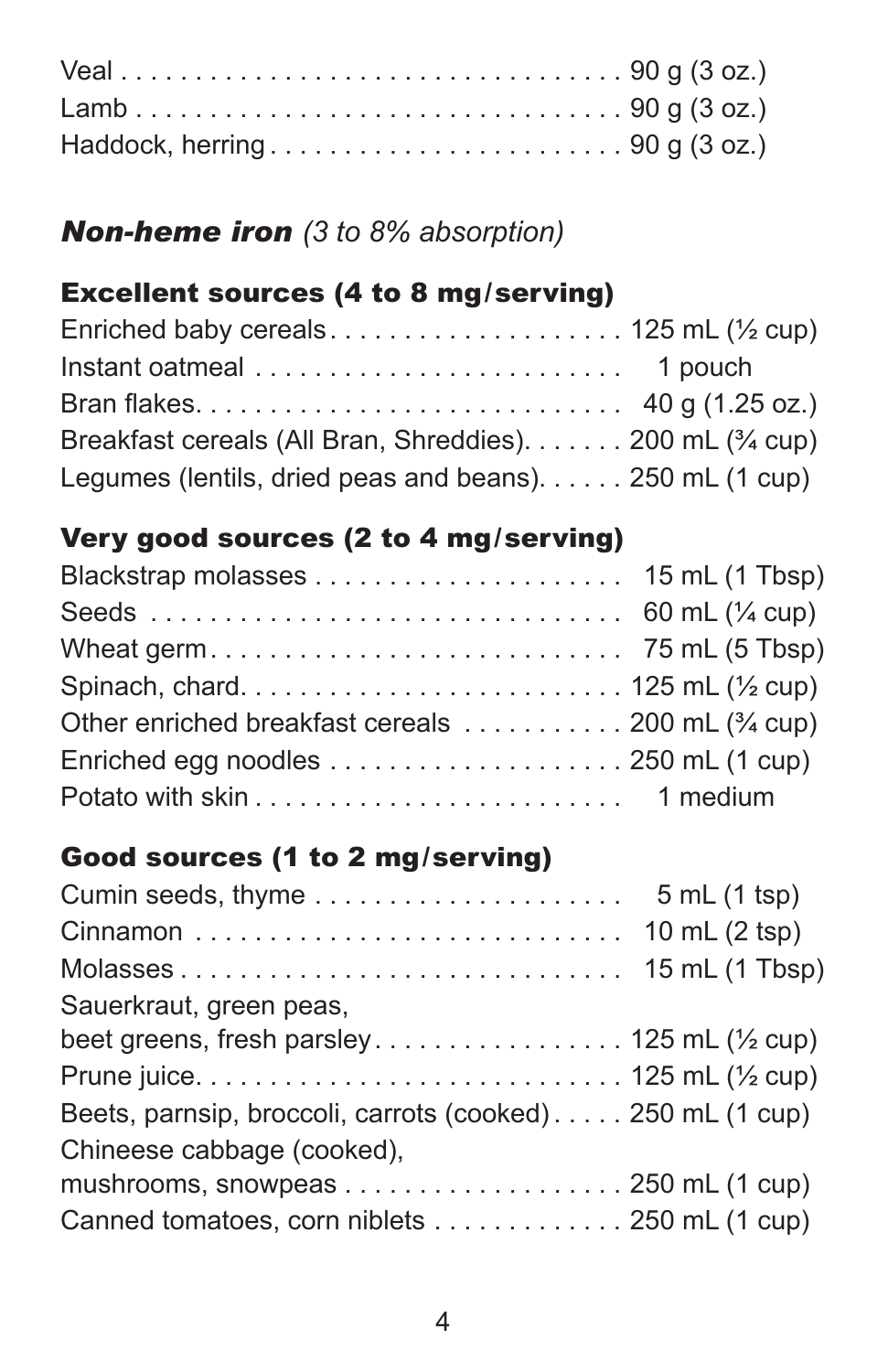<span id="page-8-0"></span>

| Raisins, apricots (dried). $\dots \dots \dots \dots \dots$ 50 mL ( $\frac{1}{4}$ cup) |  |
|---------------------------------------------------------------------------------------|--|
|                                                                                       |  |
|                                                                                       |  |
|                                                                                       |  |
|                                                                                       |  |
|                                                                                       |  |
| Pasta (whole grain and enriched) 250 mL (1 cup)                                       |  |
|                                                                                       |  |
|                                                                                       |  |
|                                                                                       |  |

# *F. Maximize your iron absorption*

It is important to keep in mind not only the iron content of the food you eat, but also how well it is absorbed by your body.

Several factors affect the quantity of iron which your body absorbs:

### *The form of iron eaten*

Remember that heme iron is much better absorbed (refer to page 3). For example, while a serving of bran flakes contains more iron than a serving of beef, your body absorbs almost twice as much iron from the meat.

### *The combination of foods eaten*

Vitamin C (ascorbic acid) increases the absorption of iron from cereal and vegetable products (2 to 3 times).

For example, if you drink a glass of orange juice with a bowl of oatmeal cereal, you will absorb more iron from the oatmeal than if you eat it alone.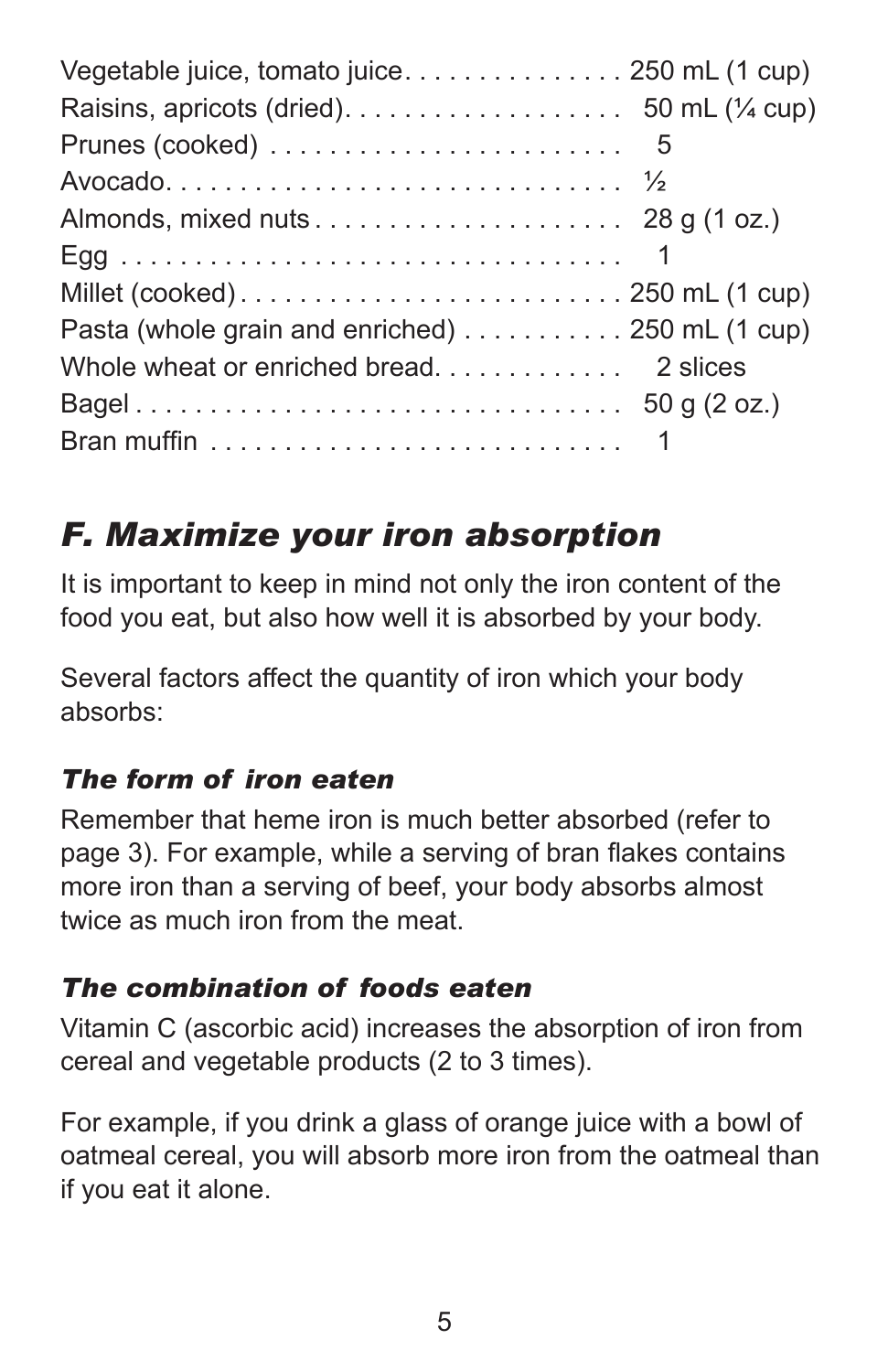A diet which contains meat, fish, or poultry increases the absorption of iron in other foods (2 to 4 times). Good combinations are: chili con carne, spaghetti with meat sauce, chicken noodle casserole, salmon broccoli quiche.

The absorption of heme iron is only slightly influenced by other foods in the diet.

#### *Iron status*

More iron is absorbed by the body when there is a greater need for iron. If body stores are low, the body adapts to absorb more iron from the diet. For example, absorption is more efficient in people who are anemic.

### *Iron inhibitors*

Some foods contain iron inhibitors which decrease iron absorption. Oxalates in spinach and phytates in whole grains reduce the absorption of iron from these foods.

A high fibre intake in general may also reduce the absorption of non-heme iron. In fact, excessive amounts of bran and legumes (soy beans, split peas, dried beans and lentils) should be avoided. You should vary your sources of fibre.

Other common foods that contain inhibitors are tea and coffee. Tanins contained in tea reduce the absorption of non-heme iron by 50 to 75%. Drinking coffee may decrease it by 30%. You should wait at least 1 hour after a meal before drinking tea or coffee.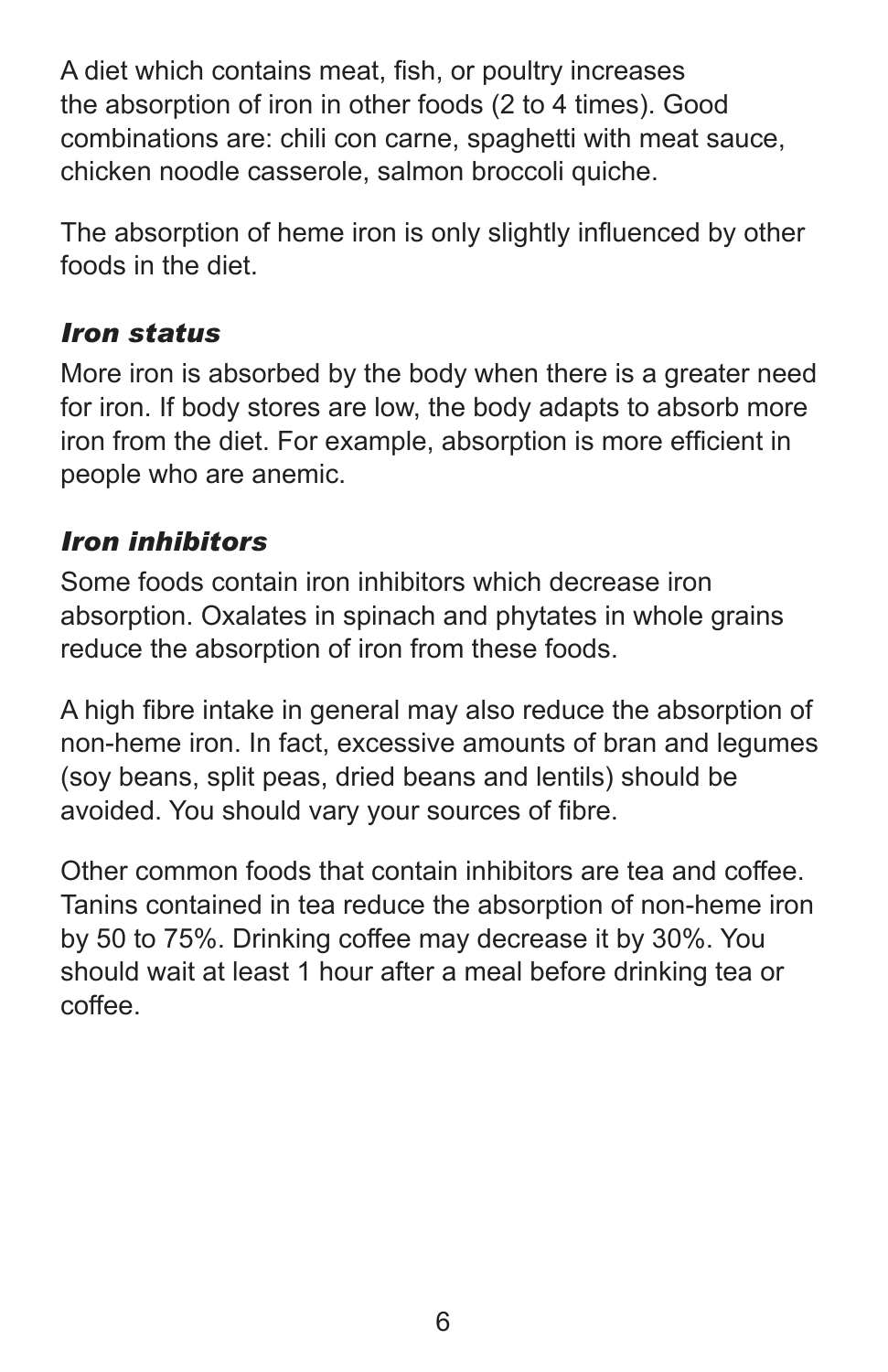# <span id="page-10-0"></span>*G. Boost the iron in your diet*

#### *Liver, kidney and other organ meats*

Experiment with different ways of cooking them as tasty main courses. Add them to family favorites such as meatloaf, shepperd's pie, spaghetti sauce or stew. Serve pâté as an appetizer or snack on whole grain crackers or toast, or for lunch on a bagel, bun or bread.

#### *Sardines, oysters, clams, mussels*

Delicious with a salad or as a snack on wholegrain crackers or toast.

### *Eggs*

Use in egg nog, as a main dish or garnish, or hard-boiled as a snack.

### *Dried peas, beans and lentils*

Add them to soups and casseroles and use in baked beans, spaghetti, lasagna and chili. Offer them as purées (humus, pâté). Try mutli-cultural cuisines that use these ingredients.

### *Wheat germ*

Sprinkle over cereals. Add to muffins and homemade breads. Shake onto salads and cooked vegetables for added crunch.

### *Brown barley*

Use to thicken soups and stews.

### *Granola*

Make your own with whole grain and enriched cereals, dried fruits, wheat germ, molasses and nuts. Mmmmmmm.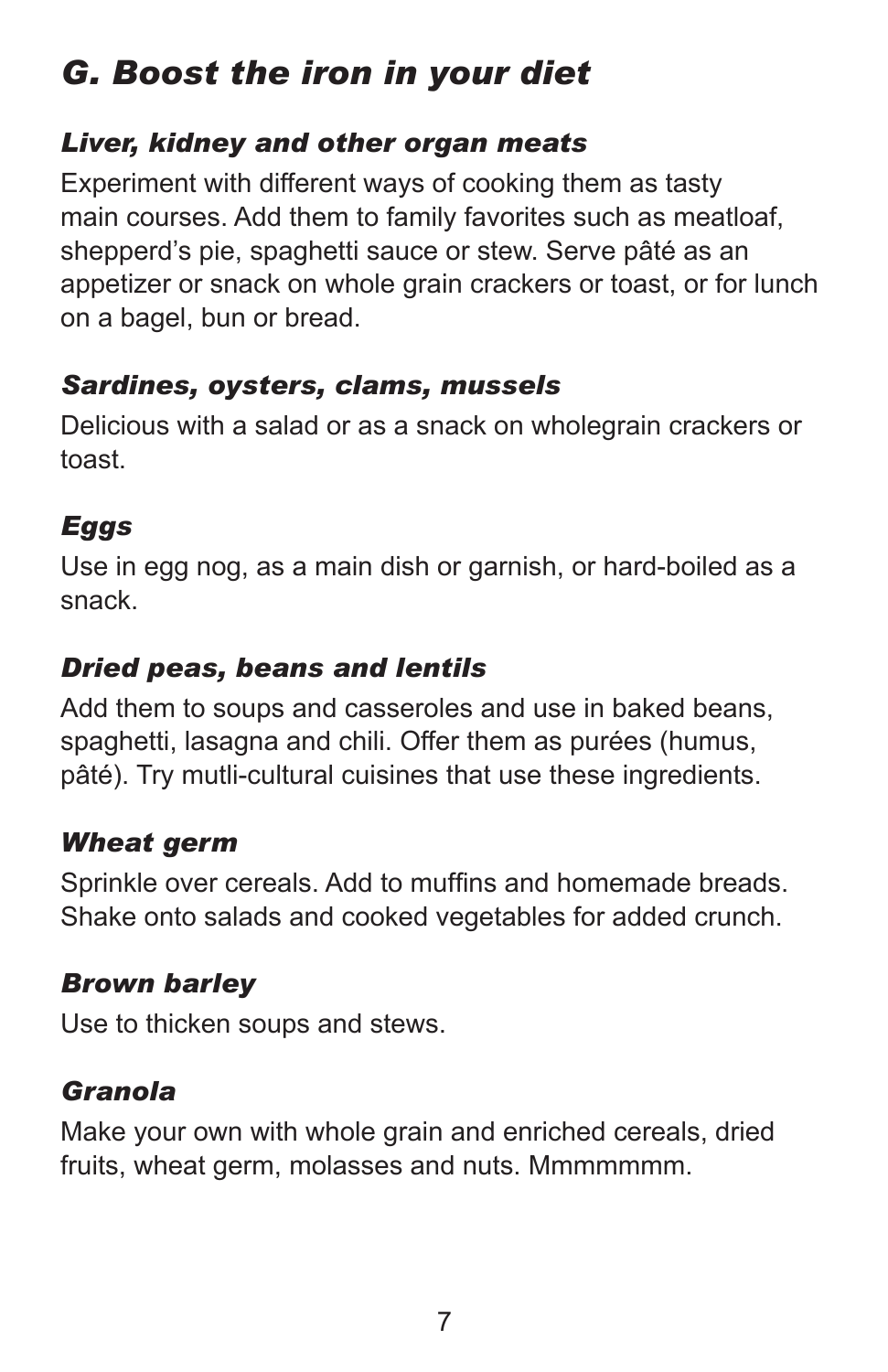### <span id="page-11-0"></span>*Currants, raisins and other dried fruits*

Sprinkle on cereals, yogourt, fruit compotes. Add to favorite desserts and breads. Pack them in your lunch box.

### *Prune and tomato juices*

Good to drink. Use in cooking too.

### *Green vegetables*

Serve often, fresh, frozen or canned!

### *Blackstrap molasses*

Add to muffins or baked beans in place of sugar.

### *Cookware*

Preparing foods in cast-iron cookware increases iron content.

# *H. What about iron supplements?*

If you're healthy, follow Canada's Food Guide to Healthy Eating and include high iron choices in your diet every day, you're not likely to need an iron supplement. Sensible eating is the key to getting enough iron, as it is to getting all the other nutrients you need.

If indicated, supplemental iron is best absorbed when taken between meals, with water or juice, and not at the same time as other supplements.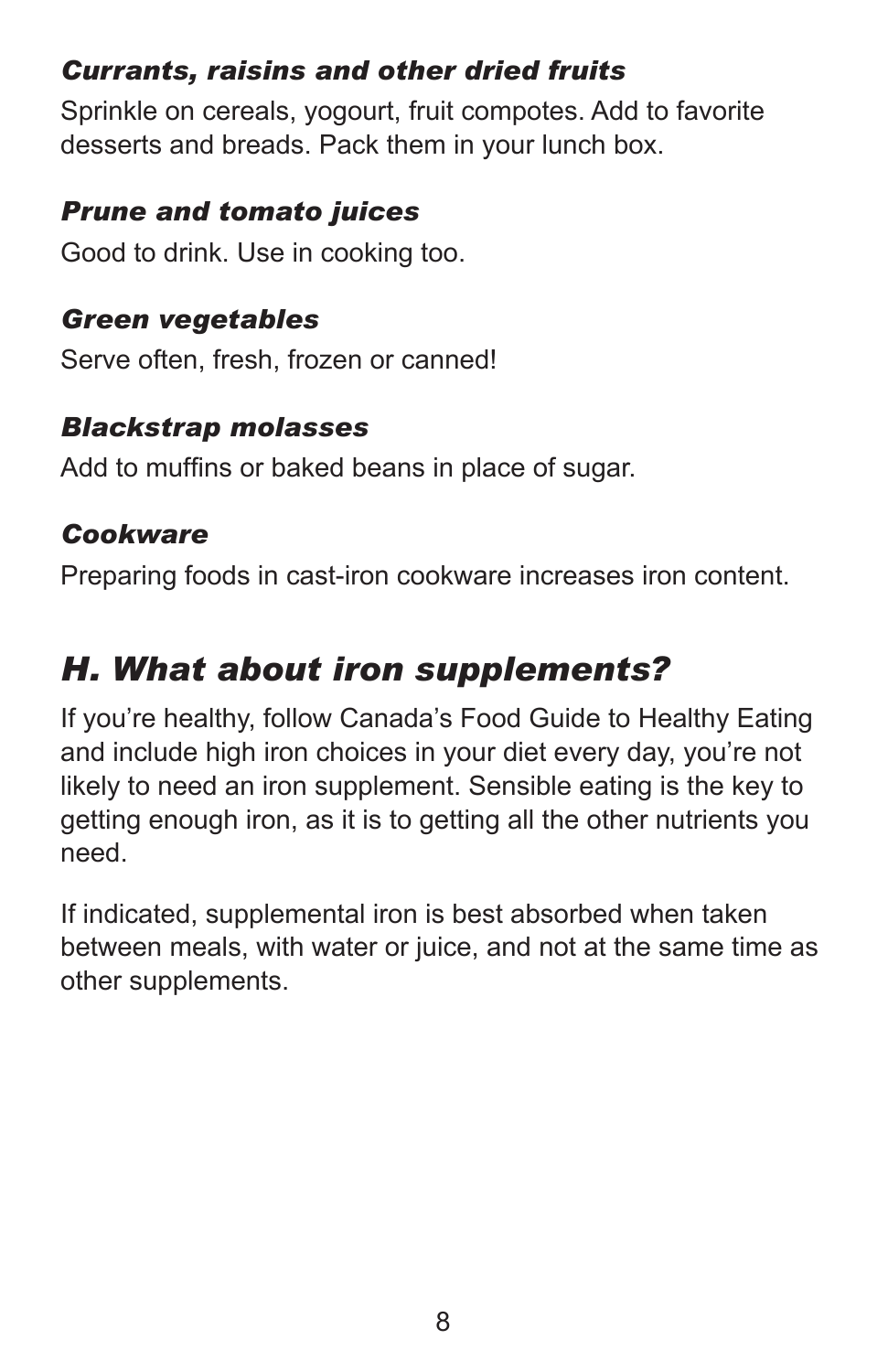# *I. Iron-clad recipes*

### *Iron-rich quick bread*

| 250 mL          | $(1 \text{ cup})$    | all purpose flour*  |
|-----------------|----------------------|---------------------|
| 250 mL          | $(1 \text{ cup})$    | whole wheat flour   |
| 30 mL           | $(2$ tbsp)           | wheat germ          |
| $10 \text{ mL}$ | $(2$ tsp)            | baking powder       |
| 5 mL            | $(1$ tsp)            | baking soda         |
| 5 mL            | $(1$ tsp)            | salt                |
| 250 mL          | $(1 \text{ cup})$    | quick oats          |
| $125$ mL        | $(\frac{1}{2}$ cup)  | brown sugar         |
| 1               |                      | egg beaten          |
| 50 mL           | $(\frac{1}{4}$ cup)  | vegetable oil       |
| 125 mL          | $(\frac{1}{2}$ cup)  | blackstrap molasses |
| 300 mL          | $(1\frac{1}{4}$ cup) | buttermilk          |
| 250 mL          | $(1 \text{ cup})$    | raisins             |

Combine flours, wheat germ, baking powder, baking soda and salt. Stir oats and brown sugar; mix thoroughly. Add raisins. Combine egg, oil, molasses and buttermilk. Add to dry ingredients, stirring until thoroughly blended. Turn into greased  $23 \times 13 \times 7$  cm ( $9 \times 5 \times 3$  in.) loaf pan. Bake in 180°C (350°F) oven for 50 minutes, or until toothpick comes out clean. Turn out on rack, and cool completely before slicing.

\* You may replace 1 cup of all purpose flour with 2 cups of enriched baby cereals in any of your recipes to increase the iron content even more!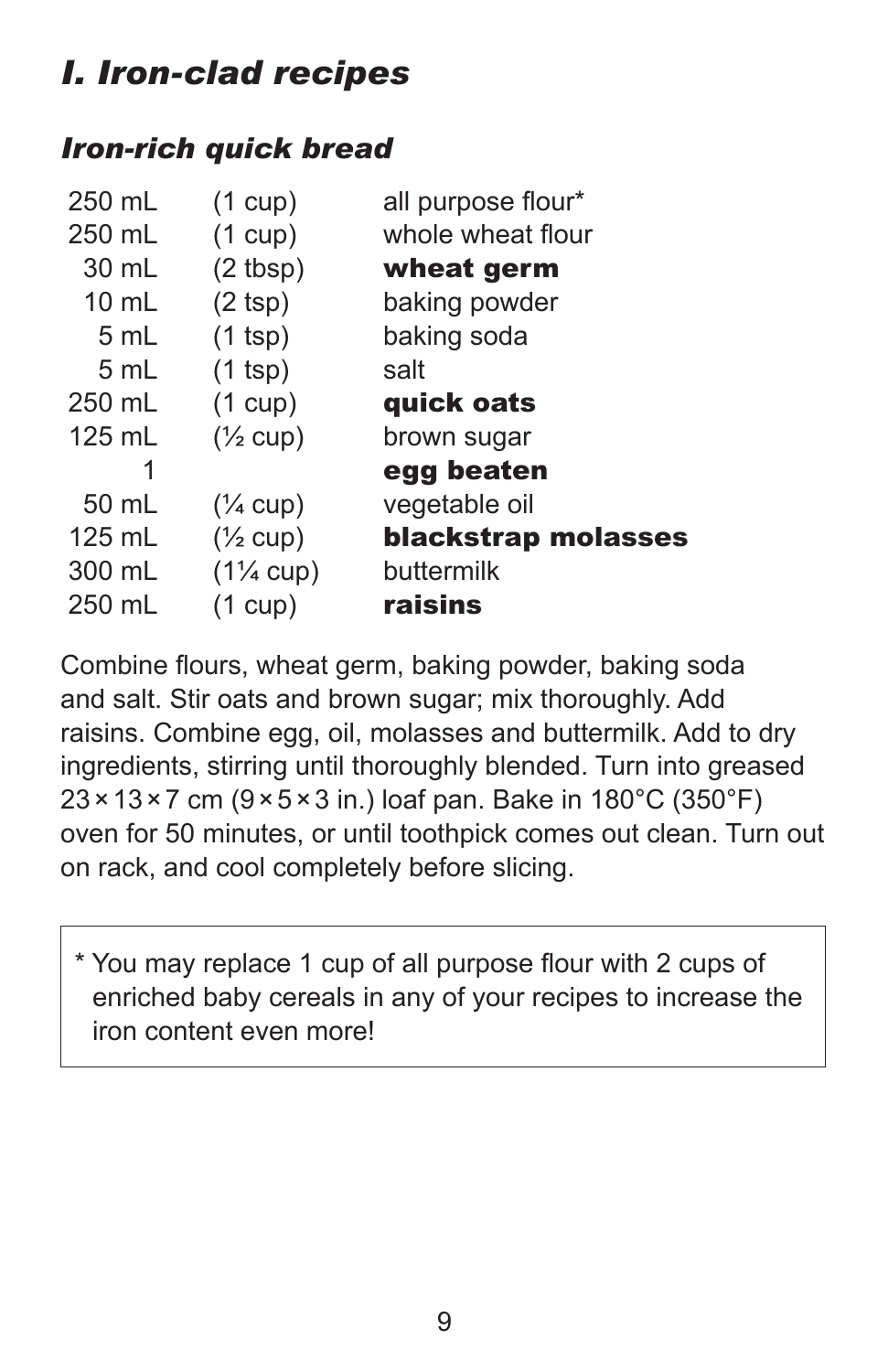### *Cheese broccoli bake*

| (10 oz.)           | package frozen broccoli, or<br>one small bunch, fresh |
|--------------------|-------------------------------------------------------|
|                    | hard cooked eggs                                      |
| $(3$ tbsp)         | butter or margarine                                   |
| $(3$ tbsp)         | flour                                                 |
|                    | salt, pepper and dry mustard                          |
| $(2 \text{ cups})$ | milk                                                  |
| $(1 \text{ cup})$  | grated Cheddar cheese                                 |
| $(2$ tbsp)         | grated Parmesan cheese                                |
| $(2$ tbsp)         | wheat germ                                            |
|                    |                                                       |

Cut broccoli into thin stalks, and cook in boiling water until tender but still crisp. Spread in greased baking dish. Top with quartered eggs. While broccoli cooks, make sauce.

In saucepan, melt butter or margarine. Stir in flour and seasonings. Stir in milk, bring to boil, stirring until smooth and thickened. Stir in 175 mL (¾ cup) grated Cheddar cheese. Pour over eggs and broccoli. Combine remaining Cheddar, Parmesan and wheat germ. Sprinkle on top of sauce. Bake in 200°C (400°F) oven about 10 minutes until heated through, then slip under the broiler to brown lightly. Makes about four servings.

### *Iron-clad meat-loaf*

| 750 g<br>$115 - 170$ g                | $(1\frac{1}{2}$ lbs.)<br>$(4-6$ oz.)                                                              | lean ground beef<br>pork liver (ground in blender or<br>food processor) |
|---------------------------------------|---------------------------------------------------------------------------------------------------|-------------------------------------------------------------------------|
| 1<br>1                                |                                                                                                   | egg<br>small raw potato, grated                                         |
| $125$ mL<br>50 mL<br>$125$ mL<br>7 mL | $(\frac{1}{2}$ cup)<br>$(\frac{1}{4}$ cup)<br>$(\frac{1}{2}$ cup)<br>$(1\frac{1}{2} \text{ tsp})$ | wheat germ<br>skim milk powder<br>chopped onion<br>salt                 |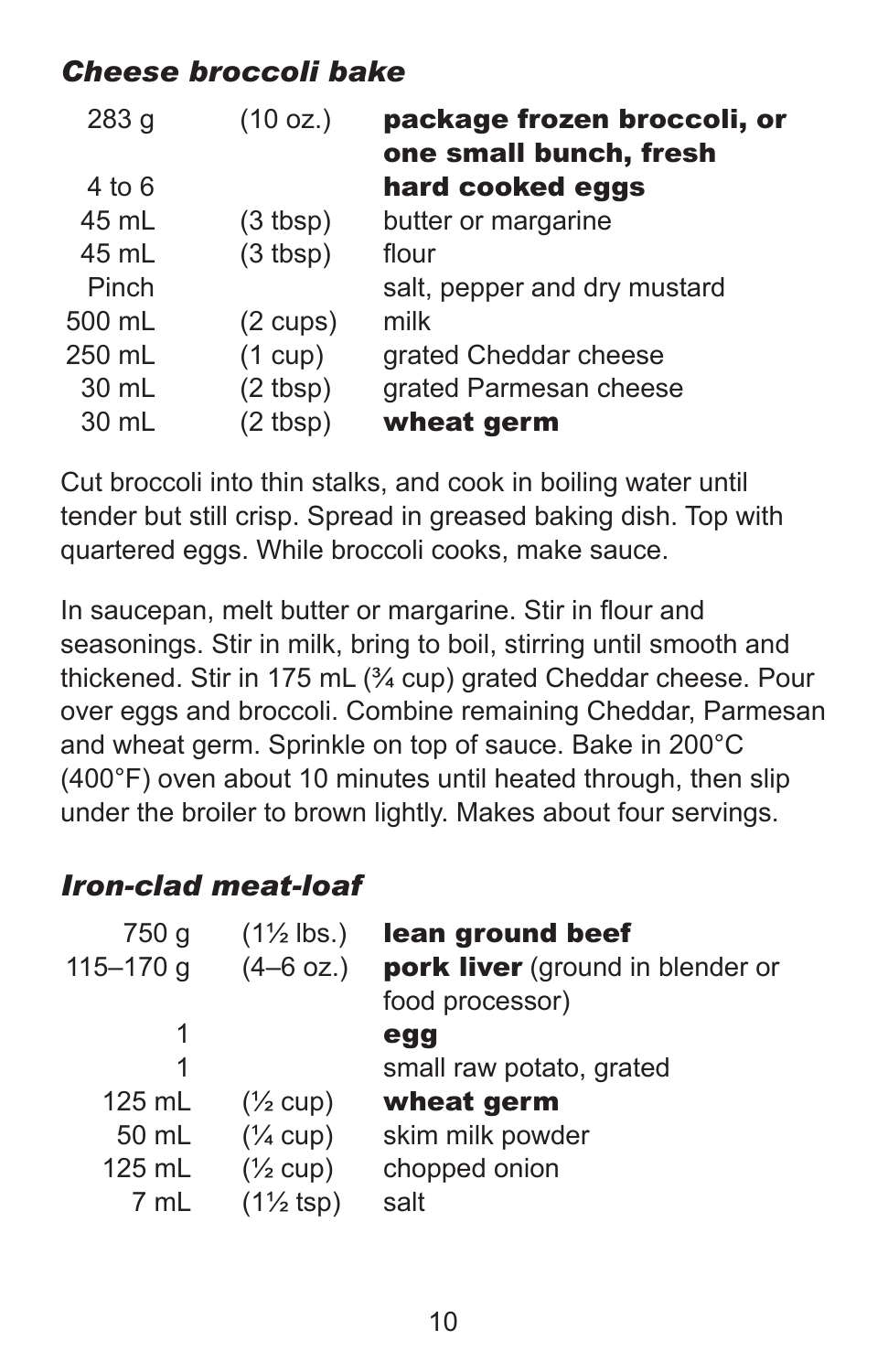| Pinch           |            | pepper               |
|-----------------|------------|----------------------|
| 5 mL            | $(1$ tsp)  | Worcestershire sauce |
| $15 \text{ mL}$ | $(1$ tbsp) | prepared mustard     |
| 30 mL           | $(2$ tbsp) | tomato juice         |

Combine all ingredients. Mold into a 23 × 13 × 7 cm  $(9 \times 5 \times 3)$  in.) loaf pan. Bake in 180°C (350°F) oven for 1 hour. Serve with chili sauce or your favourite tomato sauce.

# *References*

- Beef Information Centre. Pamphlet: *Iron... Are You Getting Enough?* May 2002.
- Brault Dubuc, M. and L. Caron Lahaie. *Valeur nutritive des aliments.* 1998.
- Lambert-Lagacé, L. *Nutrition Challenge for Women*. Les Éditions de l'Homme. 1990.
- Lindsay, A. *Light Kitchen*. MacMillan Canada. 1994.
- *Manual of Clinical Dietetics*. 6th Edition. ADA and DC. 2000.
- Ministry of Health, Ontario. Pamphlet: *Iron, Mother Nature's Own Invigorating Tonic*. 1992.
- National Academy of Sciences, *Dietary Reference Intakes: Recommended Intakes for Individuals*. 2001
- Pennington J. Bowes & Church's Food Values of Portions Commonly Used. J.B. Lippincott, Philadelphia. 1994.